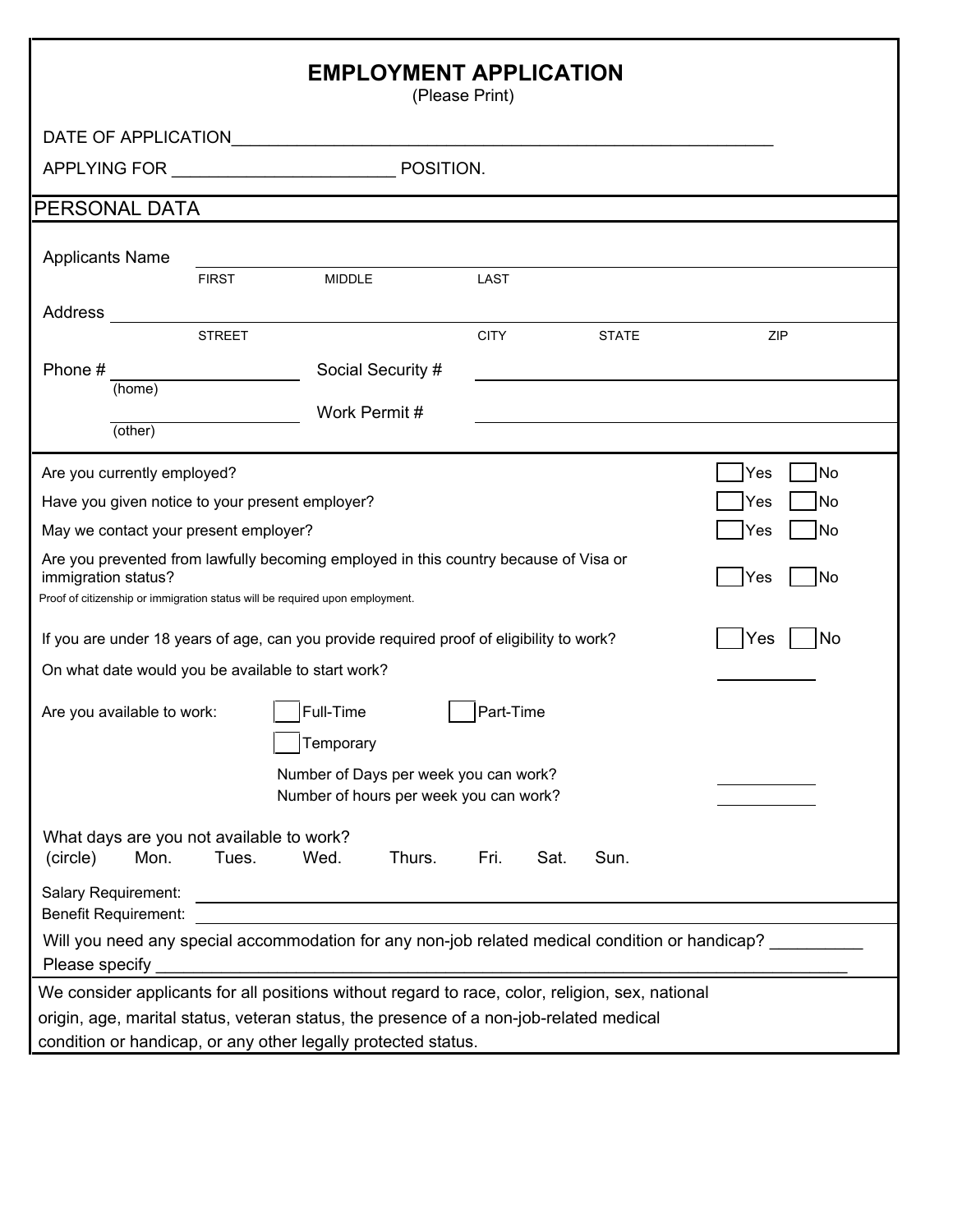| <b>EDUCATION RECORD</b>                                                    |                               |                                                                                  |                                                              |  |  |
|----------------------------------------------------------------------------|-------------------------------|----------------------------------------------------------------------------------|--------------------------------------------------------------|--|--|
| <b>High School</b><br>Years Completed (Circle)<br>9<br>10<br>$12 \,$<br>11 |                               | Undergraduate<br><b>Trade School or College</b><br>3 <sub>4</sub><br>$2^{\circ}$ | Graduate or Professional<br>$3 \quad 4$<br>$2^{\circ}$<br>1. |  |  |
| School Name and Location                                                   |                               |                                                                                  |                                                              |  |  |
|                                                                            |                               |                                                                                  |                                                              |  |  |
|                                                                            |                               |                                                                                  |                                                              |  |  |
|                                                                            |                               |                                                                                  |                                                              |  |  |
|                                                                            |                               |                                                                                  |                                                              |  |  |
|                                                                            |                               |                                                                                  |                                                              |  |  |
| Diploma/Degree                                                             |                               |                                                                                  |                                                              |  |  |
| Specialized Training                                                       | <b>CDA</b><br>X-Ray<br>OTHER: | Expanded Duty<br><b>RDA</b>                                                      | <b>RDH</b>                                                   |  |  |
| Seminars & C.E. Courses                                                    |                               |                                                                                  |                                                              |  |  |
| attended in the last 2 years                                               |                               |                                                                                  |                                                              |  |  |
|                                                                            |                               |                                                                                  |                                                              |  |  |

## **PROFESSIONAL SKILLS**

Check Skills in which you have experience. Write in number of years of experience. Write in the year that you last used this skill in the last column if your experience was prior to three years ago.

|                                      |  |            | Number   | Last Yr. |                                   |        | Number   | Last Yr. |
|--------------------------------------|--|------------|----------|----------|-----------------------------------|--------|----------|----------|
| <b>Business</b>                      |  | Yesl<br>No | of years | Used     | Clinical                          | Yes No | of years | Used     |
| Appointment Scheduling, Manual       |  |            |          |          | Charting                          |        |          |          |
| Appointment Scheduling, Comp.        |  |            |          |          | Take, Develop, Mount X-Rays       |        |          |          |
| Electronic Claims Transmission       |  |            |          |          | Digital Radiography               |        |          |          |
| <b>Insurance Processing</b>          |  |            |          |          | Cosmetic Imaging                  |        |          |          |
| <b>Computer Data Entry</b>           |  |            |          |          | Pour & Trim Models                |        |          |          |
| Typing (No. of WPM                   |  |            |          |          | <b>Fabricate Temporary Crowns</b> |        |          |          |
| <b>Operating Recall System</b>       |  |            |          |          | 4 Handed Assisting (General)      |        |          |          |
| <b>Billing</b>                       |  |            |          |          | <b>Assist Crown/Bridge</b>        |        |          |          |
| <b>Accounts Payable</b>              |  |            |          |          | <b>Assist Endodontics</b>         |        |          |          |
| <b>Account Collections</b>           |  |            |          |          | <b>Assist Oral Surgery</b>        |        |          |          |
| <b>Treatment Presentation</b>        |  |            |          |          | <b>Assist Orthodontics</b>        |        |          |          |
| <b>Fee Presentation</b>              |  |            |          |          | <b>Assist Operative</b>           |        |          |          |
| <b>Making Financial Arrangements</b> |  |            |          |          | <b>Assist Periodontics</b>        |        |          |          |
| Delinquent Account Contact           |  |            |          |          | <b>Assist Pedodontics</b>         |        |          |          |
| Other:                               |  |            |          |          | <b>Place Restorations</b>         |        |          |          |
|                                      |  |            |          |          | Home Care Instructions            |        |          |          |
|                                      |  |            |          |          | <b>Coronal Polishing</b>          |        |          |          |
|                                      |  |            |          |          | Perio Therapy                     |        |          |          |
|                                      |  |            |          |          | PSR (Perio Screening Recording)   |        |          |          |
|                                      |  |            |          |          | Intraoral Camera                  |        |          |          |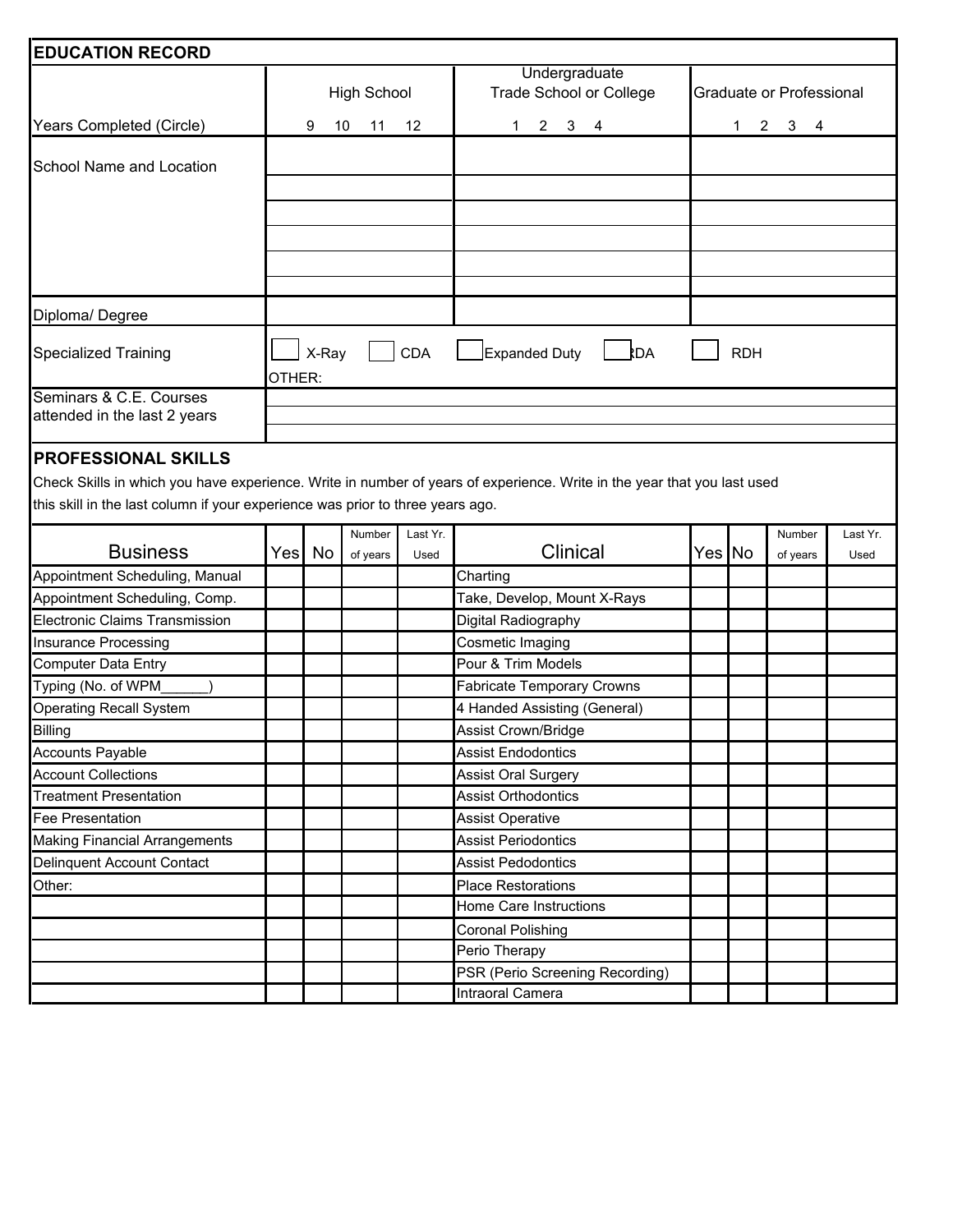| <b>Employment History</b> |                                                                                                                                                                                                                   |                    |       |                                                                                                            |  |
|---------------------------|-------------------------------------------------------------------------------------------------------------------------------------------------------------------------------------------------------------------|--------------------|-------|------------------------------------------------------------------------------------------------------------|--|
| status.                   | military service assignments and volunteer activities. Resume may not be substituted. You may exclude<br>organizations which indicate race, color, religion, gender, national origin, handicap or other protected |                    |       | List your present or most recent job first. Cover the last 10 years of employment. Include any job-related |  |
| Employer:                 |                                                                                                                                                                                                                   | Dates Employed     |       | <b>Work Performed</b>                                                                                      |  |
|                           |                                                                                                                                                                                                                   | From               | To    |                                                                                                            |  |
| Address:                  |                                                                                                                                                                                                                   |                    |       |                                                                                                            |  |
| Telephone Number(s):      |                                                                                                                                                                                                                   | Hourly Rate/Salary |       |                                                                                                            |  |
|                           |                                                                                                                                                                                                                   | Starting           | Final |                                                                                                            |  |
| Job Title:                | Supervisor:                                                                                                                                                                                                       |                    |       |                                                                                                            |  |
| Reason for Leaving:       |                                                                                                                                                                                                                   |                    |       |                                                                                                            |  |
| Employer:                 |                                                                                                                                                                                                                   | Dates Employed     |       | <b>Work Performed</b>                                                                                      |  |
|                           |                                                                                                                                                                                                                   | From               | To    |                                                                                                            |  |
| Address:                  |                                                                                                                                                                                                                   |                    |       |                                                                                                            |  |
| Telephone Number(s):      |                                                                                                                                                                                                                   | Hourly Rate/Salary |       |                                                                                                            |  |
|                           |                                                                                                                                                                                                                   | Starting           | Final |                                                                                                            |  |
| Job Title:                | Supervisor:                                                                                                                                                                                                       |                    |       |                                                                                                            |  |
| Reason for Leaving:       |                                                                                                                                                                                                                   |                    |       |                                                                                                            |  |
| Employer:                 |                                                                                                                                                                                                                   | Dates Employed     |       | <b>Work Performed</b>                                                                                      |  |
|                           |                                                                                                                                                                                                                   | From               | To    |                                                                                                            |  |
| Address:                  |                                                                                                                                                                                                                   |                    |       |                                                                                                            |  |
| Telephone Number(s):      |                                                                                                                                                                                                                   | Hourly Rate/Salary |       |                                                                                                            |  |
|                           |                                                                                                                                                                                                                   | Starting           | Final |                                                                                                            |  |
| Job Title:                | Supervisor:                                                                                                                                                                                                       |                    |       |                                                                                                            |  |
| Reason for Leaving:       |                                                                                                                                                                                                                   |                    |       |                                                                                                            |  |
| Employer:                 |                                                                                                                                                                                                                   | Dates Employed     |       | <b>Work Performed</b>                                                                                      |  |
|                           |                                                                                                                                                                                                                   | From               | To    |                                                                                                            |  |
| Address:                  |                                                                                                                                                                                                                   |                    |       |                                                                                                            |  |
| Telephone Number(s):      |                                                                                                                                                                                                                   | Hourly Rate/Salary |       |                                                                                                            |  |
|                           |                                                                                                                                                                                                                   | Starting           | Final |                                                                                                            |  |
| Job Title:                | Supervisor:                                                                                                                                                                                                       |                    |       |                                                                                                            |  |
| Reason for Leaving:       |                                                                                                                                                                                                                   |                    |       |                                                                                                            |  |
|                           |                                                                                                                                                                                                                   |                    |       |                                                                                                            |  |

If you need additional space, please continue on a separate piece of paper.